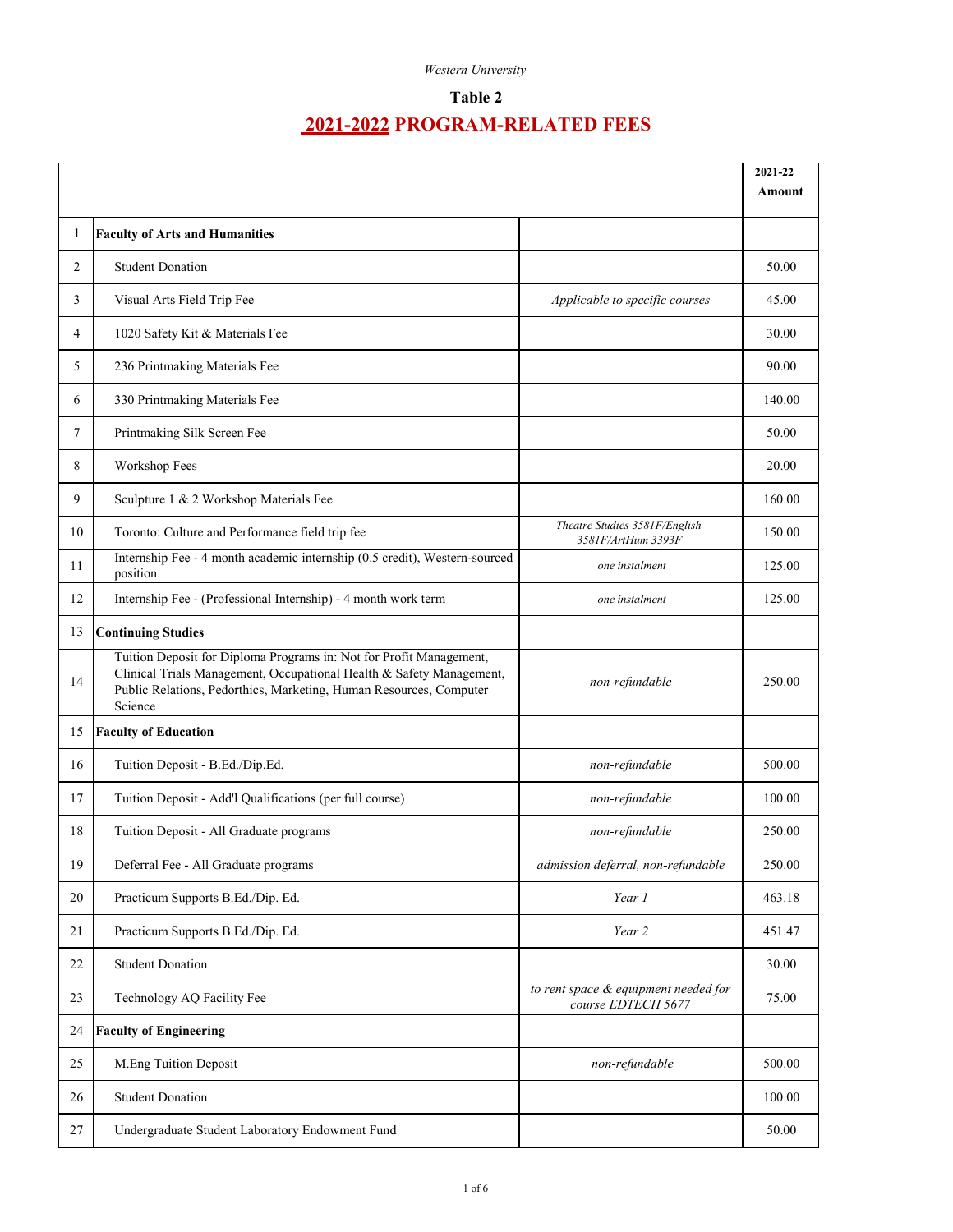### **Table 2**

|    |                                                                                                                                                                                                                                     |                                      | 2021-22<br>Amount |
|----|-------------------------------------------------------------------------------------------------------------------------------------------------------------------------------------------------------------------------------------|--------------------------------------|-------------------|
| 28 | Co-op Program Application                                                                                                                                                                                                           | non-refundable                       | 100.00            |
| 29 | Co-op Program                                                                                                                                                                                                                       | Fee Per Term                         | 500.00            |
|    | <b>Exchange Programs</b><br>For information on fees for the International Study Centre, please contact Western International at<br>exchange@uwo.ca or call (519) 661-2111 ext. 89309<br>Incoming Exchange, Fees Payable to Western: |                                      |                   |
| 30 | · Full or half year: bus pass, Western One card, and UHIP for<br>International Students Outgoing Exchange, Fees Payable to Western:<br>· Full Year: full program tuition fees, USC health and dentalplans                           |                                      |                   |
|    | • Half Year at Western: full program tuition fees, USC health plan and dental plans, bus pass, half of full-time ancillary fees<br>Half Year not at Western: half of full-time tuition fees, USC health and dental plans            |                                      |                   |
| 31 | <b>School of Graduate and Postdoctoral Studies</b>                                                                                                                                                                                  |                                      |                   |
| 32 | MLIS Co-op Placement                                                                                                                                                                                                                | Applicable to specific courses       | 618.00            |
| 33 | PhDLIS Co-op Placement                                                                                                                                                                                                              | Applicable to specific courses       | 618.00            |
| 34 | Physical Therapy MCISc Clinical Mentorship                                                                                                                                                                                          |                                      | 1,500.00          |
| 35 | Accelerated Masters in Geology                                                                                                                                                                                                      | field school course; refundable upon | 1,600.00          |
| 36 | Accelerated Masters in Geophysics                                                                                                                                                                                                   | successful completion of course      | 1,600.00          |
| 37 | Master of Environment and Sustainability (MES)                                                                                                                                                                                      | placement costs                      | 2,750.00          |
| 38 | Master of Management of Applied Science Internship Fee                                                                                                                                                                              | placement costs                      | 3,000.00          |
| 39 | Master of Data Analytics                                                                                                                                                                                                            | placement costs                      | 3,000.00          |
| 40 | Faculty of Health Science (CSD, Nursing, OT, PT, Health Studies, Kinesiology)                                                                                                                                                       |                                      |                   |
| 41 | Graduate Professional Programs Tuition Deposit fee                                                                                                                                                                                  |                                      | 500.00            |
| 42 | <b>School of Health Studies</b>                                                                                                                                                                                                     |                                      |                   |
| 43 | Course fee: Aging Globally, Lessons from Scandinavia                                                                                                                                                                                | optional                             | $2,500 - 3,500$   |
| 44 | Student Donation (Student Opportunity Fund)                                                                                                                                                                                         |                                      | 100.00            |
| 45 | <b>School of Kinesiology</b>                                                                                                                                                                                                        |                                      |                   |
| 46 | Holster Kit Fee                                                                                                                                                                                                                     | Applicable to specific courses       | 120.00            |
| 47 | Student Donation (Student Opportunity Fund)                                                                                                                                                                                         |                                      | 100.00            |
| 48 | Loire Valley (France) Bicycle Tour (Kin 3300B)                                                                                                                                                                                      |                                      | 2,500.00          |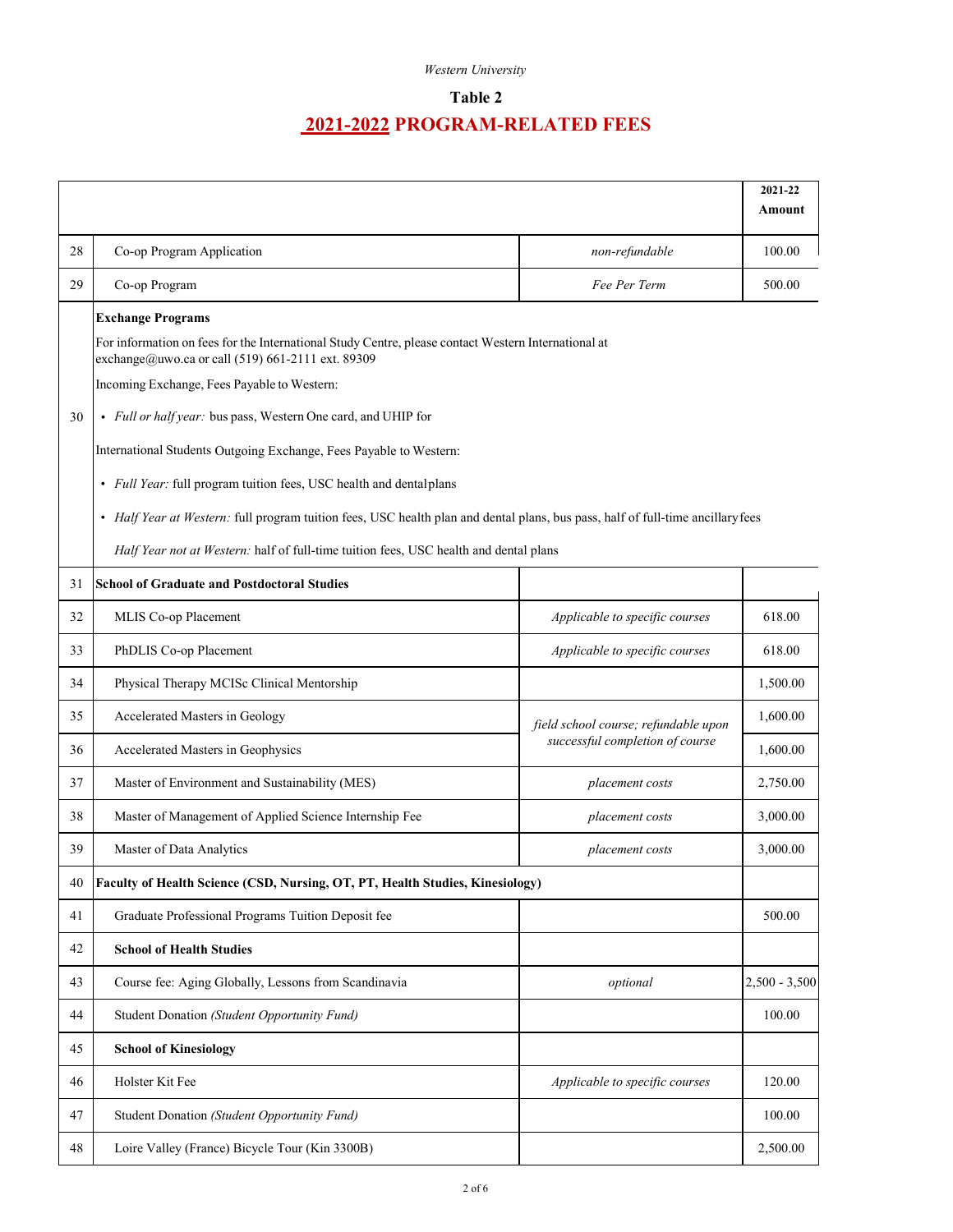## **Table 2**

|    |                                                                           |                                                         | 2021-22<br>Amount |
|----|---------------------------------------------------------------------------|---------------------------------------------------------|-------------------|
| 49 | Kinesiology - Taping supplies                                             | optional, for students in Kinesiology<br>$3336A/B$ only | 85.00             |
| 50 | Kinesiology - Tophat interactive learning tool                            | for students in Kinesiology 2032                        | 30.00             |
| 51 | Kinesiology - Tophat interactive learning tool                            | for students in Kinesiology 3388                        | 30.00             |
| 52 | Kinesiology - Tophat interactive learning tool                            | for students in Kinesiology 2276                        | 30.00             |
| 53 | Kinesiology - First responder certification training                      | for students in Kinesiology 4585                        | 425.00            |
| 54 | <b>School of Kinesiology AND School of Health Studies</b>                 |                                                         |                   |
| 55 | Internship fee: 4 month work term                                         | paid in one installment                                 | 450.00            |
| 56 | Internship fee: 8 month work term                                         | paid in two installments                                | 700.00            |
| 57 | Internship fee: 9-12 month work term                                      | paid in three installments                              | 950.00            |
| 58 | Internship fee: 13-16 month work term                                     | paid in three installments                              | 1,200.00          |
| 59 | <b>School of Nursing</b>                                                  |                                                         |                   |
| 60 | Student Donation (Student Opportunity Fund)                               |                                                         | 100.00            |
| 61 | <b>School of Occupational Therapy</b>                                     |                                                         |                   |
| 62 | Fit mask testing and Immunization check                                   | applicable to students in Year 1 of<br>MSc(OT) program  | 80.00             |
| 63 | <b>School of Communication Sciences and Disorders</b>                     |                                                         |                   |
| 64 | Laboratory and Clinic Kit fee                                             |                                                         | 300.00            |
| 65 | <b>Faculty of Information and Media Studies</b>                           |                                                         |                   |
| 66 | Internship Fee, FIMS, Academic Internship                                 |                                                         | 125.00            |
| 67 | Internship Fee, MMJC, non-academic, Third-Term Internship                 |                                                         | 103.00            |
| 68 | Tuition Deposit, MMJC                                                     | non-refundable                                          | 412.00            |
| 69 | Tuition Deposit, Library and Info. Science (Graduate)                     | non-refundable                                          | 412.00            |
| 70 | <b>Student Donation</b>                                                   |                                                         | 20.00             |
| 71 | <b>Faculty of Law</b>                                                     |                                                         |                   |
| 72 | Computer Access Fee                                                       |                                                         | 75.00             |
| 73 | Tuition Deposit, JD program, Year 1 only                                  | non-refundable                                          | 500.00            |
| 74 | Tuition Deposit, LLM and MSL programs, new students only                  | non-refundable                                          | 500.00            |
| 75 | International Law Capstone Course field trip fee; Ottawa                  | optional                                                | 500-600           |
| 76 | International Business Negotiations Course field trip fee; Ghent, Belgium | optional                                                | 1,700-2,200       |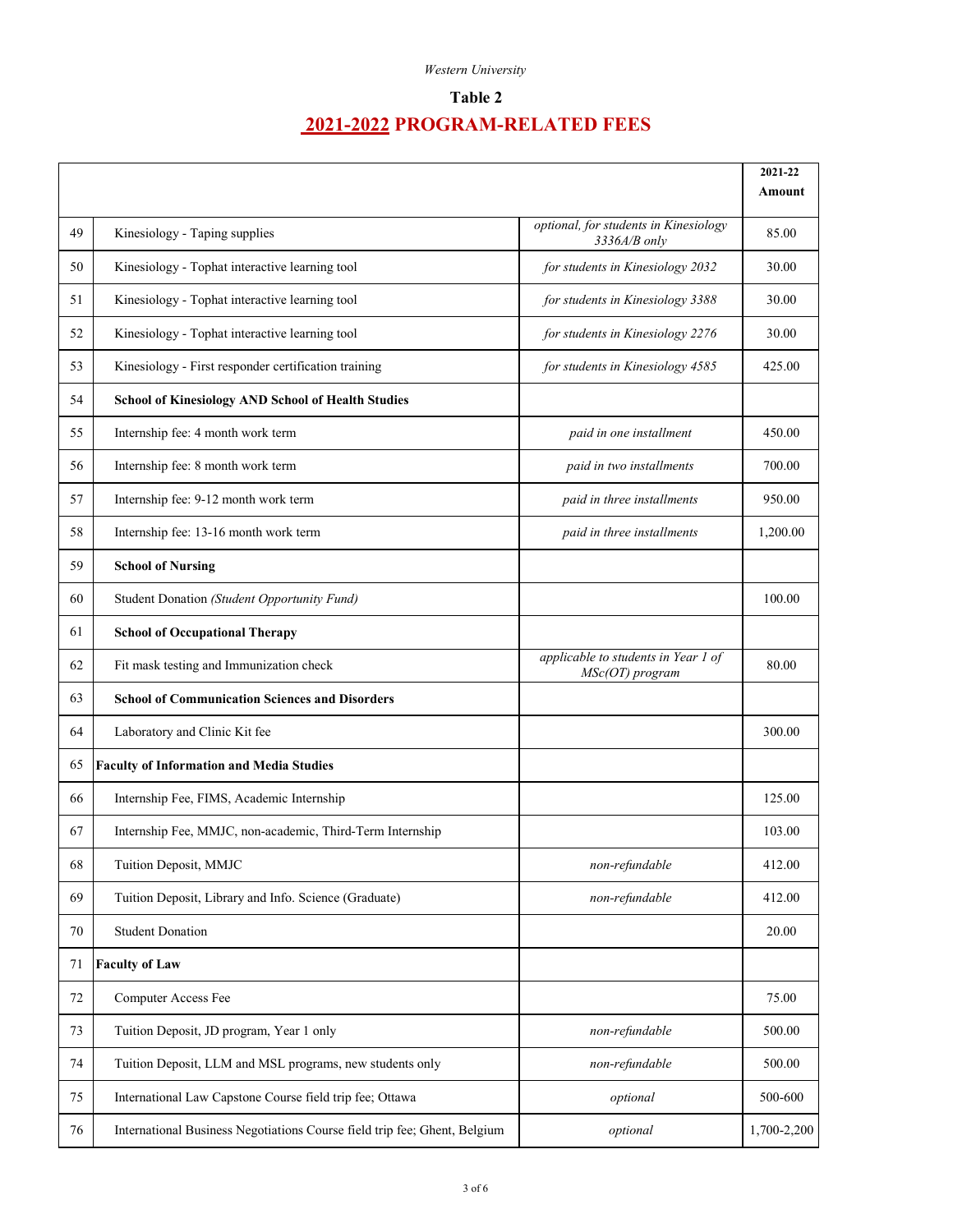### **Table 2**

|     |                                                                                         |                                | 2021-22     |
|-----|-----------------------------------------------------------------------------------------|--------------------------------|-------------|
|     |                                                                                         |                                | Amount      |
| 77  | International Orgainzations Course field trip fee; Washington/NY                        | optional                       | 1,000-1,600 |
| 78  | 12Twenty                                                                                |                                | 35.00       |
| 79  | <b>Faculty of Medicine and Dentistry</b>                                                |                                |             |
| 80  | Dental Kits                                                                             | Year 1                         | 16,000.00   |
| 81  | Dental Kits                                                                             | Year 2                         | 18,000.00   |
| 82  | Dental Kits                                                                             | Year 3                         | 4,500.00    |
| 83  | Dental Kits                                                                             | Year 4                         | 1,000.00    |
| 84  | Internationally Trained Dentists Program - Dental Kits                                  | Year 2 - New                   | 31,000.00   |
| 85  | Internationally Trained Dentists Program - Dental Kits                                  | Year 3                         | 4,500.00    |
| 86  | Tuition Deposit, Dentistry, Year 1 only                                                 | \$500 non-refundable           | 1,000.00    |
| 87  | Instrument Deposit, Dentistry, Year 2, Internationally Trained Dentistry                | non-refundable                 | 5,000.00    |
| 88  | Tuition Deposit, Medicine, Year 1 only                                                  | \$500 non-refundable           | 1,000.00    |
| 89  | Tuition Deposit, Masters of Public Health                                               | \$500 non-refundable           | 1,000.00    |
| 90  | Visiting Medical Elective, Canadian Universities                                        | per elective                   | 100.00      |
| 91  | Visiting Medical Elective, International Universities                                   | per elective                   | 1,050.00    |
| 92  | Student Donation, Undergraduate BMSc                                                    | opt out option                 | 75.00       |
| 93  | Interdisciplinary Medical Sciences MSc: Fee for Material and External<br>Assesment Tool | New                            | 165.00      |
| 94  | <b>Faculty of Music</b>                                                                 |                                |             |
| 95  | Music Lesson (2 term total)                                                             | Applicable to specific courses | 2,500.00    |
| 96  | Music - Audition Fee                                                                    |                                | 70.00       |
| 97  | Music - Opera Workshop Fee                                                              |                                | 80.00       |
| 98  | Music - Music Education Instrument Fee                                                  |                                | 50.00       |
| 99  | Music Performance String Instrument Bank Fee                                            |                                | 125.00      |
| 100 | Internship Fee - 4 month academic internship (0.5 credit), Western-sourced<br>position  | one instalment                 | 125.00      |
| 101 | Student Donation (Gift Fund)                                                            | opt out option                 | 100.00      |
| 102 | <b>Richard Ivey School of Business</b>                                                  |                                |             |
| 103 | Tuition Deposit, MBA                                                                    | \$500 non-refundable           | 5,000.00    |
| 104 | Tuition Deposit, Executive MBA Program (Canada)                                         | non-refundable                 | 5,000.00    |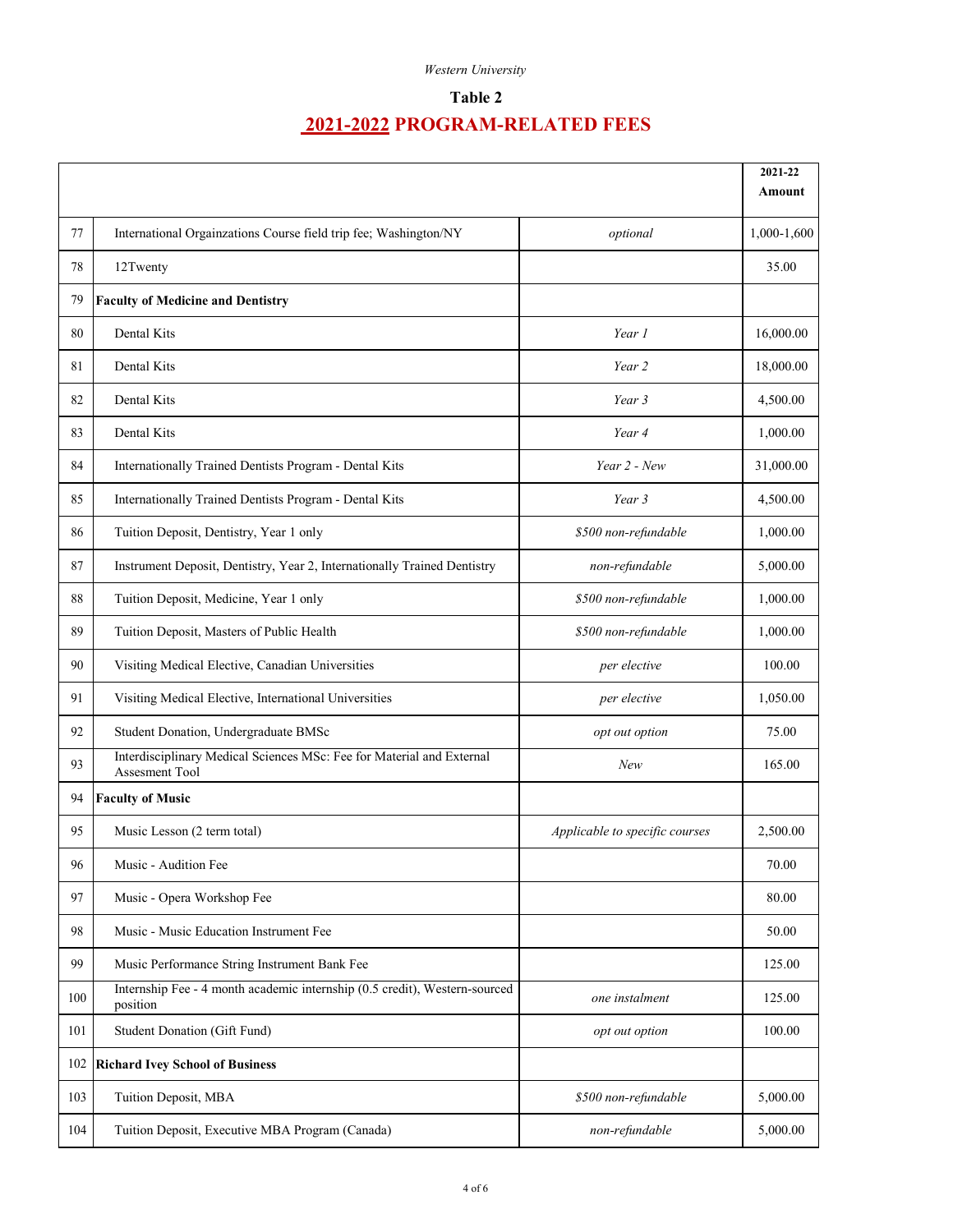### **Table 2**

|     |                                                                                                                       |                                                   | 2021-22<br><b>Amount</b> |
|-----|-----------------------------------------------------------------------------------------------------------------------|---------------------------------------------------|--------------------------|
|     |                                                                                                                       |                                                   |                          |
| 105 | Tuition Deposit, Accelerated MBA                                                                                      | \$500 non-refundable                              | 5,000.00                 |
| 106 | Tuition Deposit, Master of Management-Analytics (MMA)                                                                 | non-refundable                                    | 5,000.00                 |
| 107 | MMA Program (Canada) Cancellation fee (withdrawal from program within<br>30 days of the program start date)           | non-refundable                                    | 5,000.00                 |
| 108 | Executive MBA Program (Canada) Cancellation fee (withdrawal from<br>program within 30 days of the program start date) | non-refundable                                    | 5,000.00                 |
| 109 | Tuition Deposit, HBA                                                                                                  | \$500 non-refundable                              | 2,000.00                 |
| 110 | Tuition Deposit, MSc program                                                                                          | \$500 non-refundable                              | 2,000.00                 |
| 111 | Tuition Deposit, PhD                                                                                                  | non-refundable                                    | 300.00                   |
| 112 | Course Material Fees, MBA                                                                                             |                                                   | 2,639.00                 |
| 113 | Course Material Fees, MBA (exchange students)                                                                         |                                                   | 420.00                   |
| 114 | Course Material Fees, JD/MBA                                                                                          |                                                   | 2,325.00                 |
| 115 | Course Material Fees, Direct MBA                                                                                      |                                                   | 1,490.00                 |
| 116 | Course Material Fees, Graduate Diploma in Accounting                                                                  |                                                   | 1,000.00                 |
| 117 | Pre Business Custom Course Material Fees                                                                              | See Ivey Custom Course Material Fees<br>2021-2022 |                          |
| 118 | <b>HBA 1 Custom Course Material Fees</b>                                                                              | See Ivey Custom Course Material Fees<br>2021-2022 |                          |
| 119 | HBA 2 Custom Course Material Fees                                                                                     | See Ivey Custom Course Material Fees<br>2021-2022 |                          |
| 120 | Course Material Fee, MMA                                                                                              |                                                   | 1,000.00                 |
| 121 | <b>Effective May 2021</b>                                                                                             |                                                   |                          |
| 122 | MSc Business Analytics Course Material Fees (Fall 2021 Intake)                                                        | Fall 2021 & Winter 2022 terms                     | 650.00                   |
| 123 | MSc International Business Course Material Fees (Winter 2021 & Winter<br>2022 Intakes)                                | Fall 2021 & Winter 2022 terms                     | 600.00                   |
| 124 | MSc Digital Management Course Material Fees (Fall 2021 Intake)                                                        | Fall 2021 & Winter 2022 terms                     | 905.00                   |
| 125 | <b>Faculty of Science</b>                                                                                             |                                                   |                          |
| 126 | Astronomy 2801 Telescope Access Fee                                                                                   | New: Astronomy 2801                               | 35.00                    |
| 127 | For internships commencing May 2016 and beyond:                                                                       |                                                   |                          |
| 128 | Internship Fee - 4 month work term                                                                                    | one instalment                                    | 450.00                   |
| 129 | Internship Fee - 8 month work term                                                                                    | 2 installments of \$350 each                      | 700.00                   |
| 130 | Internship Fee - 12 month work term                                                                                   | three installments of approx \$316.67<br>each     | 950.00                   |
| 131 | Internship Fee - 16 month work term                                                                                   | four installments of \$300 each                   | 1,200.00                 |
| 132 | <b>Student Donation</b>                                                                                               |                                                   | 75.00                    |